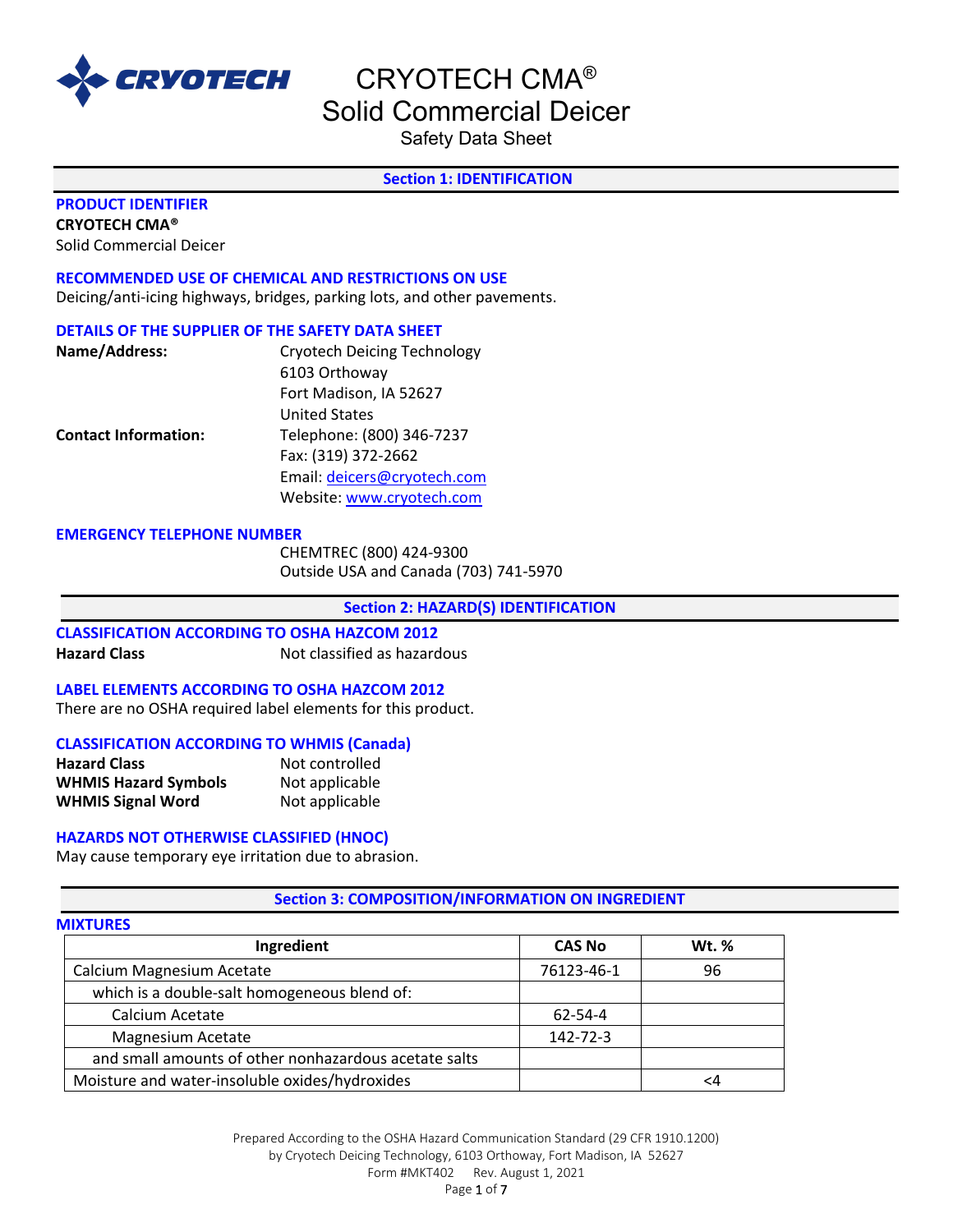

CRYOTECH CMA®

Solid Commercial Deicer

Safety Data Sheet

#### **Section 4: FIRST- AID MEASURES**

| <b>DESCRIPTION OF FIRST AID MEASURE</b>                                                                                                                     |                                                                                                                                                                                                                |  |  |  |
|-------------------------------------------------------------------------------------------------------------------------------------------------------------|----------------------------------------------------------------------------------------------------------------------------------------------------------------------------------------------------------------|--|--|--|
| Eye                                                                                                                                                         | In case of contact, immediately flush eyes with plenty of water for at least 15 minutes. If<br>easy to do, remove contact lenses, if worn. If irritation persists, seek medical attention.                     |  |  |  |
| <b>Skin</b>                                                                                                                                                 | As a precaution, wash skin thoroughly with soap and water. Remove and wash<br>contaminated clothing.                                                                                                           |  |  |  |
| Inhalation                                                                                                                                                  | If inhaled, remove to fresh air and get medical advice                                                                                                                                                         |  |  |  |
| Ingestion                                                                                                                                                   | If swallowed, give milk or water to drink and telephone for medical advice. Do NOT<br>induce vomiting unless directed to do so by medical personnel. Never give anything by<br>mouth to an unconscious person. |  |  |  |
| <b>MOST IMPORTANT SYMPTOMS / EFFECTS</b>                                                                                                                    |                                                                                                                                                                                                                |  |  |  |
| Eye                                                                                                                                                         | May cause temporary eye irritation. Symptoms may include temporary discomfort or<br>pain, excess blinking, tear production, redness and/or swelling.                                                           |  |  |  |
| <b>Skin</b>                                                                                                                                                 | May cause itching or irritation of any cut or abraded skin. Symptoms of prolonged<br>contact may include dry skin.                                                                                             |  |  |  |
| Inhalation                                                                                                                                                  | Inhalation of dust during handling may cause respiratory tract irritation and coughing.<br>This product is not otherwise expected to be an inhalation hazard.                                                  |  |  |  |
| Ingestion                                                                                                                                                   | Ingestion of large quantities may cause nausea, vomiting, diarrhea and abdominal<br>discomfort.                                                                                                                |  |  |  |
|                                                                                                                                                             | <b>INDICATION OF IMMEDIATE MEDICAL ATTENTION AND SPECIAL TREATMENT</b>                                                                                                                                         |  |  |  |
| If you feel unwell, seek medical advice immediately. Show the label or safety data sheet<br><b>Specific treatments</b><br>to medical personnel if possible. |                                                                                                                                                                                                                |  |  |  |
|                                                                                                                                                             | <b>Section 5: FIRE FIGHTING MEASURES</b>                                                                                                                                                                       |  |  |  |
| <b>FLAMMABILITY</b>                                                                                                                                         |                                                                                                                                                                                                                |  |  |  |
| Flash Point (close cup)<br><b>Auto Ignition</b>                                                                                                             | Nonflammable by OSHA/WHMIS criteria<br>Not applicable                                                                                                                                                          |  |  |  |
| <b>EXTINGUISHING MEDIA</b>                                                                                                                                  |                                                                                                                                                                                                                |  |  |  |
| <b>Suitable Extinguishing Media</b>                                                                                                                         | Water, carbon dioxide, or dry chemical. Use extinguishing media appropriate<br>for surrounding materials.                                                                                                      |  |  |  |
| <b>Unsuitable Extinguishing Media</b>                                                                                                                       | Not applicable                                                                                                                                                                                                 |  |  |  |
| <b>SPECIAL HAZARDS</b>                                                                                                                                      |                                                                                                                                                                                                                |  |  |  |
| <b>Hazardous Combustion Products</b>                                                                                                                        | Normal combustion forms carbon dioxide and water.                                                                                                                                                              |  |  |  |
| <b>Explosion Limits</b><br><b>Unusual Fire Hazards</b>                                                                                                      | Data not available. Not considered to be an explosion hazard.<br>None expected                                                                                                                                 |  |  |  |
|                                                                                                                                                             | SPECIAL PROTECTIVE EQUIPMENT AND PRECAUTIONS FOR FIREFIGHTERS                                                                                                                                                  |  |  |  |

Wear protective equipment suitable for the surrounding environment.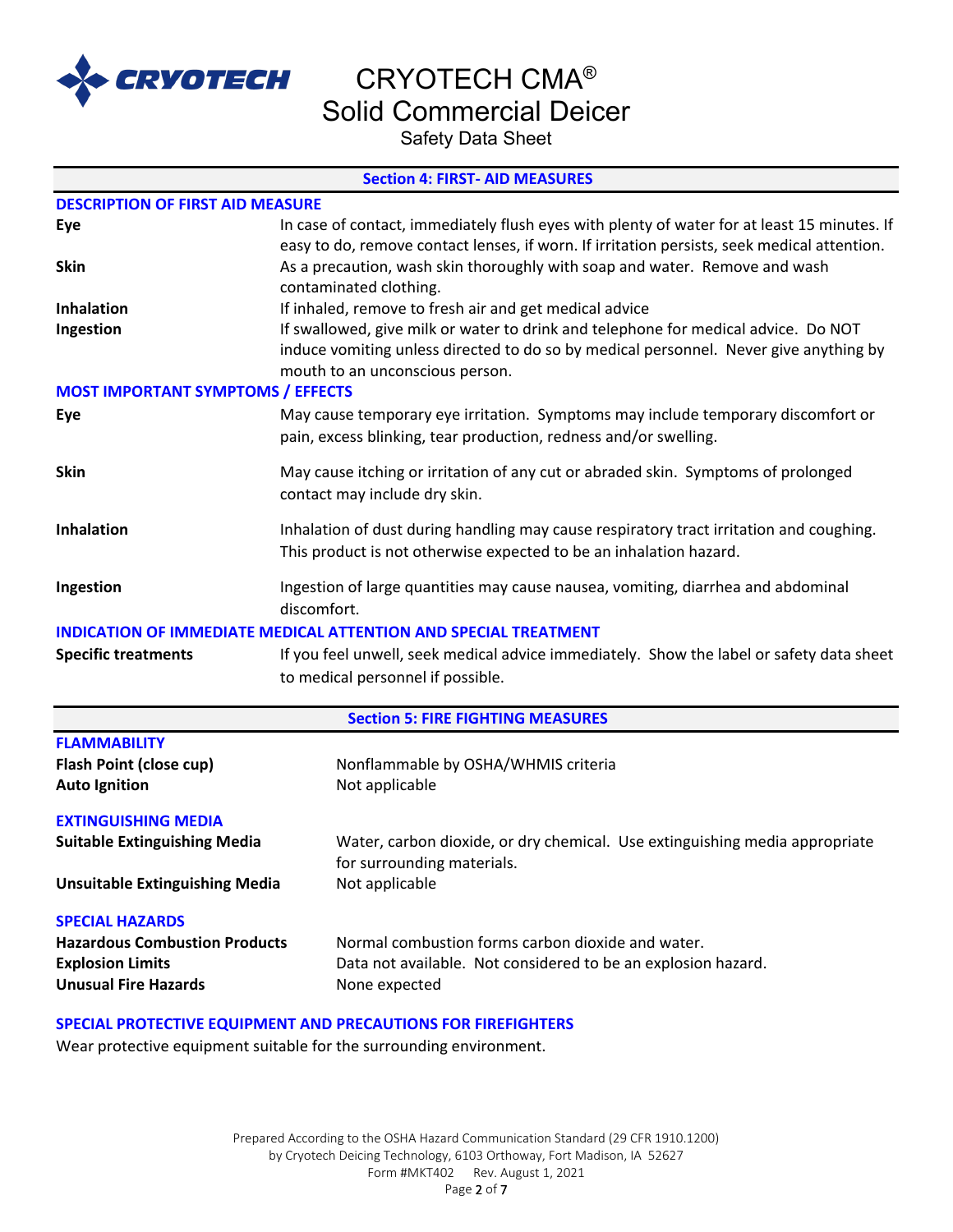

Safety Data Sheet

|                                      | <b>Section 6: ACCIDENTAL RELEASE MEASURES</b>                                                                                                                                                                                                                                                                                                                        |
|--------------------------------------|----------------------------------------------------------------------------------------------------------------------------------------------------------------------------------------------------------------------------------------------------------------------------------------------------------------------------------------------------------------------|
|                                      | PERSONAL PRECAUTIONS, PROTECTIVE EQUIPMENT, AND EMERGENCY PROCEDURES                                                                                                                                                                                                                                                                                                 |
|                                      | Avoid eye/skin contact with spilled material. Refer to Section 7 for additional handling precautions                                                                                                                                                                                                                                                                 |
| <b>Methods for Containment</b>       | If material is dissolved, contain and/or absorb spill with inert material (e.g. sawdust,<br>sand, vermiculite).                                                                                                                                                                                                                                                      |
| <b>Methods for Cleaning-Up</b>       | Scoop up material and transfer to disposal container. If needed, wash spillage area<br>with plenty of water.                                                                                                                                                                                                                                                         |
|                                      | <b>Section 7: HANDLING AND STORAGE</b>                                                                                                                                                                                                                                                                                                                               |
| <b>PRECAUTIONS FOR SAFE HANDLING</b> |                                                                                                                                                                                                                                                                                                                                                                      |
| <b>Handling</b>                      | Avoid eye contact. Avoid breathing dust when handling.                                                                                                                                                                                                                                                                                                               |
|                                      | PRECAUTIONS FOR SAFE STORAGE, INCLUDING ANY INCOMPATIBILITIES                                                                                                                                                                                                                                                                                                        |
| <b>Storage</b>                       | Best practice is to store in tightly sealed original containers, away from direct heat and                                                                                                                                                                                                                                                                           |
|                                      | strong oxidizing agents. Do not store or handle product in systems constructed of                                                                                                                                                                                                                                                                                    |
|                                      | wetted parts consisting of galvanized steel, zinc, or brass components.                                                                                                                                                                                                                                                                                              |
|                                      |                                                                                                                                                                                                                                                                                                                                                                      |
|                                      | <b>Section 8: EXPOSURE CONTROLS/PERSONAL PROTECTION</b>                                                                                                                                                                                                                                                                                                              |
| <b>EXPOSURE LIMITS</b>               |                                                                                                                                                                                                                                                                                                                                                                      |
| <b>TWA PEL:</b>                      | No specific limits have been established for this product. As a guideline, OSHA (United<br>States) has established the following limits which are generally recognized for inert or<br>nuisance dust. Particulates Not Otherwise Regulated (PNOR): 8-hr TWA limits of 15<br>$mg/m3$ (total particulate) and 5 mg/m <sup>3</sup> (respirable fraction).               |
| <b>TWA TLV:</b>                      | No specific limits have been established for this product. As a guideline, ACGIH (United<br>States) has established the following limits which are generally recognized for inert or<br>nuisance dust. Particulates (insoluble) Not Otherwise Classified (PNOC): 8-hr TWA limits<br>of 10 mg/m <sup>3</sup> (as total dust) and 3 mg/m <sup>3</sup> (as respirable). |
| <b>EXPOSURE CONTROLS</b>             |                                                                                                                                                                                                                                                                                                                                                                      |
| <b>Engineering Controls</b>          | No special ventilation is usually necessary; however if operating conditions create high<br>concentrations of this material, special ventilation may be needed to keep exposure to<br>airborne contaminants below the exposure limit.                                                                                                                                |
|                                      | INDIVIDUAL PROTECTIVE MEASURES/PERSONAL PROTECTIVE EQUIPMENT                                                                                                                                                                                                                                                                                                         |
| <b>Eye Protection</b>                | Safety glasses or goggles are recommended if eye exposure to product or dust is<br>possible.                                                                                                                                                                                                                                                                         |
| <b>Skin Protection</b>               | Chemical-resistant gloves and clothing should be used if prolonged exposure is possible<br>to prevent drying of skin.                                                                                                                                                                                                                                                |
| <b>Respiratory Protection</b>        | Breathing of dust should be avoided. If operating conditions create high airborne<br>concentrations of this material, the use of an approved respirator is recommended.                                                                                                                                                                                              |
|                                      |                                                                                                                                                                                                                                                                                                                                                                      |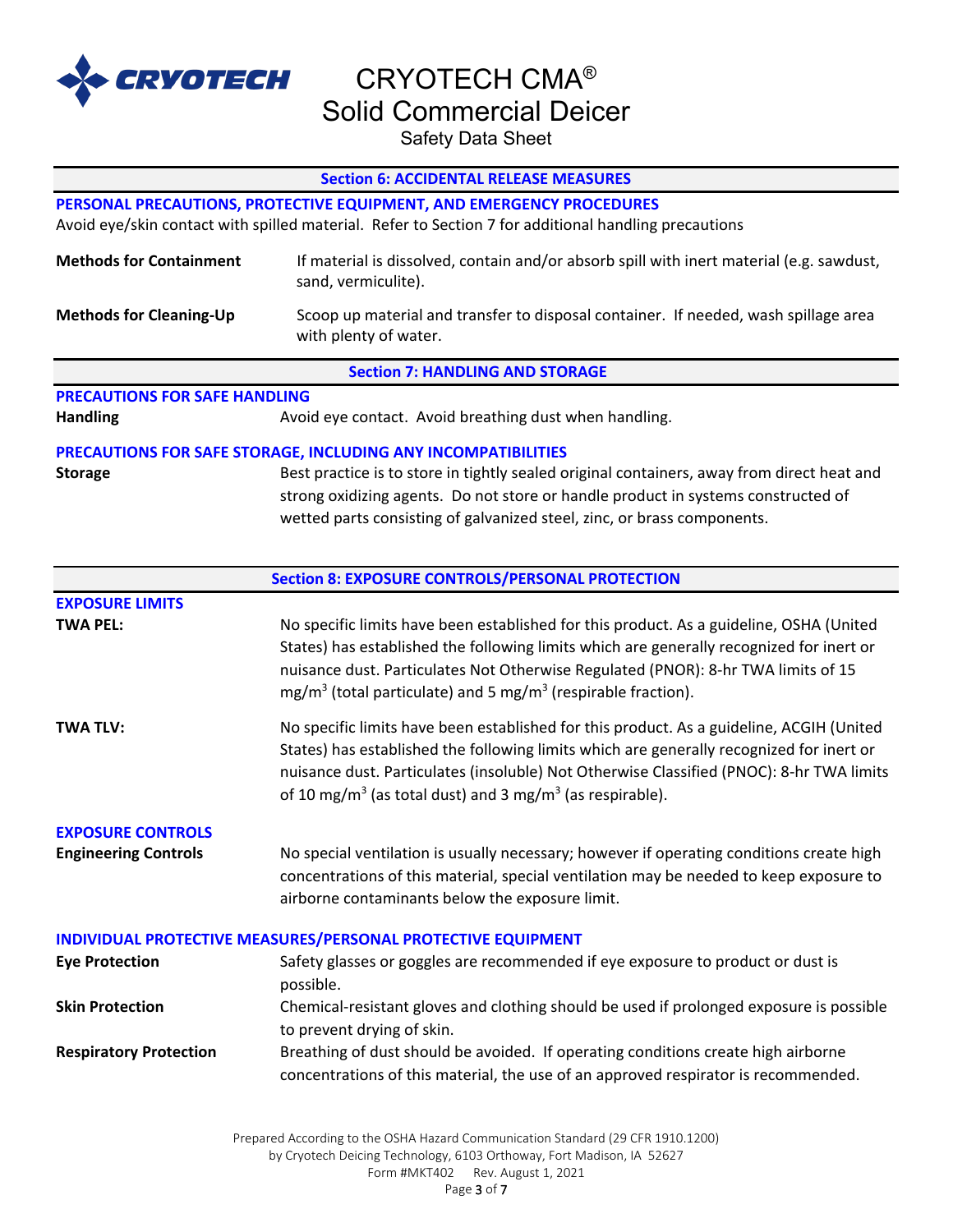

Safety Data Sheet

# **Section 9: PHYSICAL AND CHEMICAL PROPERTIES**

| <b>APPEARANCE</b>                    | White to off-white spherical pellet |
|--------------------------------------|-------------------------------------|
| <b>ODOR</b>                          | Odorless to slight vinegar odor     |
| <b>ODOR THRESHOLD</b>                | No data available                   |
| pH (20°C, 68°F)                      | 8-10 (10% aqueous solution)         |
| <b>MELTING POINT</b>                 | Decomposes                          |
| <b>BOILING POINT</b>                 | Not applicable                      |
| <b>FLASH POINT</b>                   | Not applicable                      |
| <b>EVAPORATION RATE</b>              | No data available                   |
| <b>FLAMMABILITY/EXPLOSION LIMITS</b> | Not applicable                      |
| <b>VAPOR PRESSURE (20°C)</b>         | Not applicable                      |
| <b>VAPOR DENSITY (AIR = 1)</b>       | Not applicable                      |
| <b>RELATIVE DENSITY</b>              | >1                                  |
| <b>SOLUBILITY IN WATER</b>           | Partially soluble                   |
| <b>PARTITION COEFFICIENT; n-</b>     | No data available                   |
| <b>OCTANOL/WATER</b>                 |                                     |
| <b>AUTO-IGNITION TEMPERATURE</b>     | No data available                   |
| <b>DECOMPOSITION TEMPERATURE</b>     | No data available                   |
| VISCOSITY (20°C)                     | Not applicable                      |
| <b>OXIDIZING PROPERTIES</b>          | Not oxidizing                       |
| <b>EXPLOSIVE PROPERTIES</b>          | Not explosive                       |
|                                      |                                     |

# **Section 10: STABILITY AND REACTIVITY**

#### **REACTIVITY**

No dangerous reactions known under conditions of normal use.

# **CHEMICAL STABILITY**

Stable. Polymerization will not occur.

# **POSSIBILITY OF HAZARDOUS REACTIONS**

No dangerous reactions known under conditions of normal use.

#### **CONDITIONS TO AVOID**

Avoid prolonged contact with reactive metals such as magnesium and zinc, especially in closed systems where hydrogen gas from the oxidation of these materials may accumulate over time.

#### **INCOMPATIBLE MATERIALS**

Strong oxidizing agents; strong acids.

# **HAZARDOUS DECOMPOSITION PRODUCTS**

May decompose into oxides of carbon.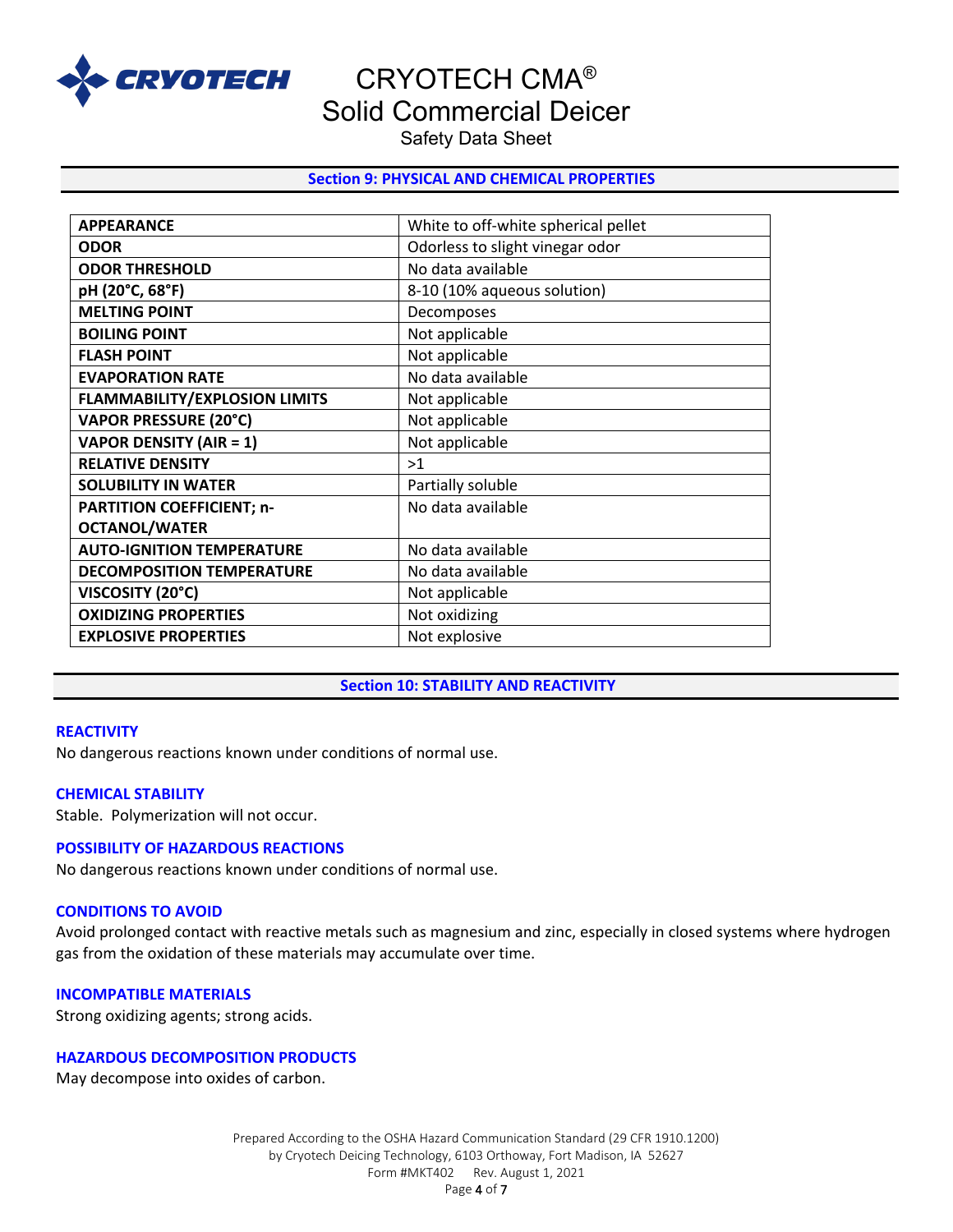

Safety Data Sheet

# **Section 11: TOXICOLOGICAL INFORMATION**

# **ACUTE TOXICITY**

LD50 rat-oral: 3000 mg/kg LC50 rat-inhalation:  $>$ 5000 mg/m<sup>3</sup> LD50 rat-dermal: >5000 mg/kg Dermal irritation rabbit: Non-irritating Ocular irritation rabbit: Moderate redness/discharge and some swelling of iris at 1 hr.; insignificant signs of irritation at 24 hr.; all signs cleared at 72 hr. Sub-chronic oral: No effects after 28 consecutive days dosing at 1000 mg/kg/day.

# **LIKELY ROUTES OF EXPOSURE**

Skin contact, eye contact, ingestion.

# **SYMPTOMS RELATED TO THE PHYSICAL, CHEMICAL, AND TOXICOLOGICAL CHARACTERISTICS**

| Eye               | May cause temporary eye irritation. Corneal injury is unlikely.               |
|-------------------|-------------------------------------------------------------------------------|
| <b>Skin</b>       | Repeated contact may cause minor skin irritation or dry skin.                 |
| <b>Inhalation</b> | Inhalation of dust during handling may cause respiratory tract irritation and |
|                   | coughing. This product is not otherwise expected to be an inhalation hazard.  |
| Ingestion         | Ingestion of large quantities may cause nausea, vomiting, diarrhea and        |
|                   | abdominal discomfort.                                                         |

# **DELAYED, IMMEDIATE EFFECTS AND CHRONIC EFFECTS FROM SHORT- AND LONG-TERM EXPOSURE**

| <b>Skin Corrosion/Irritation</b>         | Based on available data, the classification criteria are not met.                                             |
|------------------------------------------|---------------------------------------------------------------------------------------------------------------|
| <b>Serious Eye Damage/Irritation</b>     | Based on available data, the classification criteria are not met.                                             |
| <b>Respiratory or Skin Sensitization</b> | Based on available data, the classification criteria are not met.                                             |
| <b>Germ Cell Mutagenicity</b>            | Based on available data, the classification criteria are not met.                                             |
| Carcinogenicity                          | This product does not contain any ingredients that are considered to be<br>carcinogens by IARC, NTP, or OSHA. |
| <b>Reproductive Toxicity</b>             | Based on available data, the classification criteria are not met.                                             |
| <b>STOT-Single Exposure</b>              | Based on available data, the classification criteria are not met.                                             |
| <b>STOT-Repeated Exposure</b>            | Based on available data, the classification criteria are not met.                                             |
| <b>Aspiration Hazard</b>                 | Based on available data, the classification criteria are not met.                                             |

**Section 12: ECOLOGICAL INFORMATION**

# **ECOTOXICITY (AQUATIC AND TERRESTRIAL)**

Not expected to cause long-term adverse effects in the aquatic or terrestrial environments.

#### **PERSISTENCE AND DEGRADABILITY**

Readily biodegradable. COD (TOD): 0.75 g O<sub>2</sub>/g deicer; BOD<sub>20</sub> (2°C): 0.40 g O<sub>2</sub>/g deicer, BOD<sub>20</sub> (10°C): 0.67

#### **BIOACCUMULATIVE POTENTIAL**

Bioaccumulation is not expected.

**MOBILITY IN SOIL**

Adverse effects not expected.

#### **OTHER ADVERSE EFFECTS**

None expected.

Prepared According to the OSHA Hazard Communication Standard (29 CFR 1910.1200) by Cryotech Deicing Technology, 6103 Orthoway, Fort Madison, IA 52627 Form #MKT402 Rev. August 1, 2021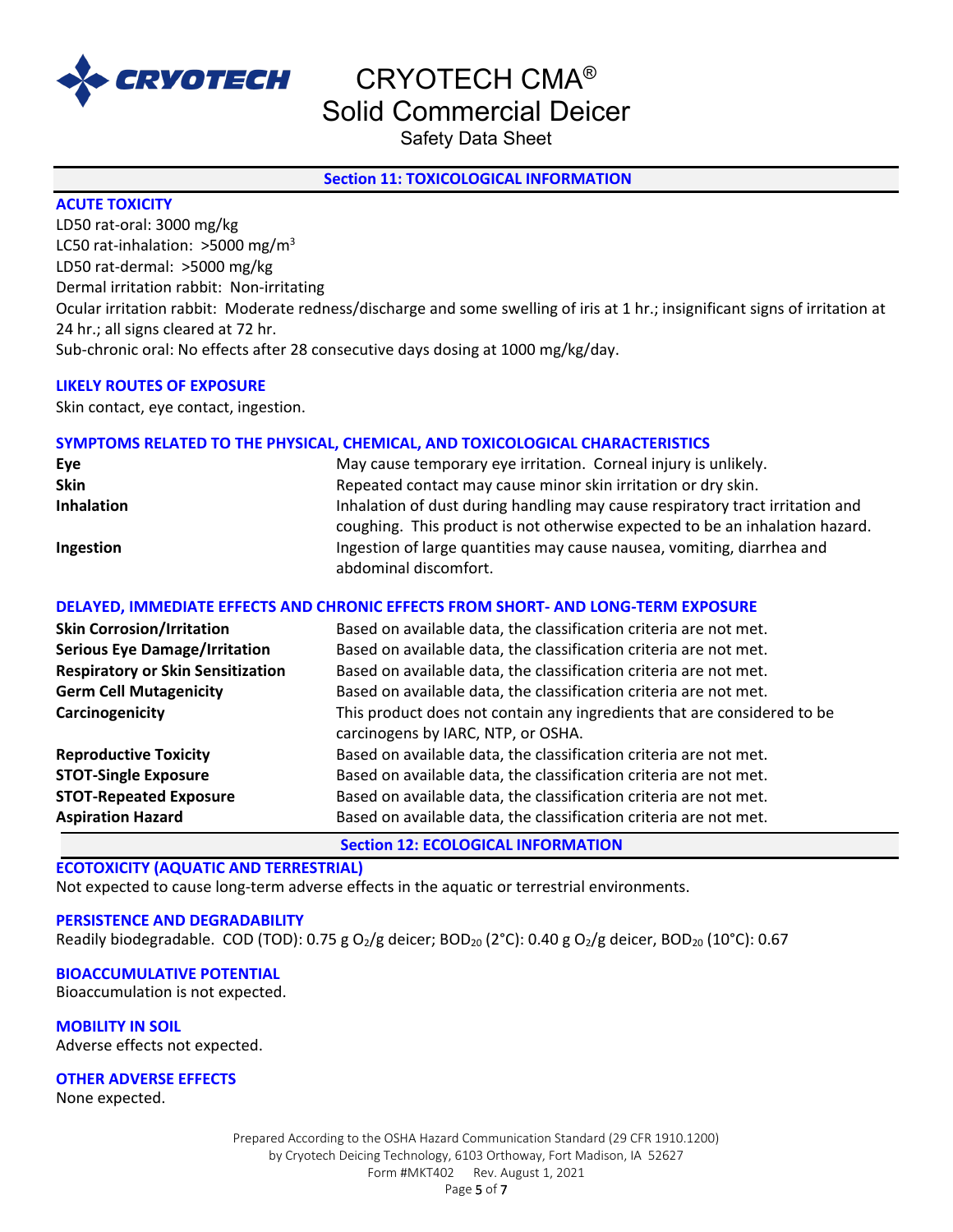

Safety Data Sheet

# **Section 13: DISPOSAL CONSIDERATIONS**

# **WASTE TREATMENT AND METHODS OF DISPOSAL**

Based on available information, this product is neither listed as a hazardous waste nor does it exhibit any of the characteristics that would cause it to be classified as a characterized hazardous waste under RCRA. This product may be absorbed onto suitable materials and disposed of in a sanitary landfill unless local, state, or provincial regulations prohibit such disposal.

**Section 14: TRANSPORT INFORMATION**

# **TRANSPORT INFORMATION**

Not regulated as dangerous goods per US DOT or IATA.

**Section 15: REGULATORY INFORMATION**

# **INVENTORY LISTS**

All of the components in this product are on the following inventory lists: USA (TSCA), Canada (DSL/NDSL); Europe (EINECS)

# **TSCA SECTION 12(b)**

None of the chemicals in this product are listed under TSCA Section 12(b).

#### **CERCLA HAZARDOUS SUBSTANCES**

There is no CERCLA Reportable Quantity for this material.

# **SARA 311/312 CATEGORIES**

| <b>Physical hazards</b>                       |           | <b>Health hazards</b>                                           |    |
|-----------------------------------------------|-----------|-----------------------------------------------------------------|----|
| Explosive                                     | No.       | Acute toxicity (any route of exposure)                          | No |
| Flammable (gases, aerosols, liquids or solids | <b>No</b> | Skin corrosion or irritation                                    | No |
| Oxidizer (liquid, solid or gas)               | No        | Serious eye damage or eye irritation                            | No |
| Self-reactive                                 | No        | Respiratory or skin sensitization                               | No |
| Pyrophoric (liquid or solid)                  | No.       | Germ cell mutagenicity                                          | No |
| <b>Pyrophoric Gas</b>                         | No        | Carcinogenicity                                                 | No |
| Self-heating                                  | No.       | Reproductive toxicity                                           | No |
| Corrosive to metal                            | No.       | Specific target organ toxicity (single or<br>repeated exposure) | No |
| Gas under pressure (compressed gas)           | No.       | Aspiration hazard                                               | No |
| In contact with water emits flammable gas     | No        | Simple Asphyxiant                                               | No |
| <b>Combustible Dust</b>                       | No.       | Hazard Not Otherwise Classified (HNOC)                          | No |
| Hazard Not Otherwise Classified (HNOC)        | No        |                                                                 |    |

| <b>Health hazards</b>                     |    |
|-------------------------------------------|----|
| Acute toxicity (any route of exposure)    | No |
| Skin corrosion or irritation              | No |
| Serious eye damage or eye irritation      | No |
| Respiratory or skin sensitization         | No |
| Germ cell mutagenicity                    | No |
| Carcinogenicity                           | No |
| Reproductive toxicity                     | No |
| Specific target organ toxicity (single or |    |
| N٥<br>repeated exposure)                  |    |
| Aspiration hazard                         | No |
| Simple Asphyxiant                         | No |
| Hazard Not Otherwise Classified (HNOC)    | No |

#### **SARA 313**

None of the components in this product are subject to reporting under SARA Section 313.